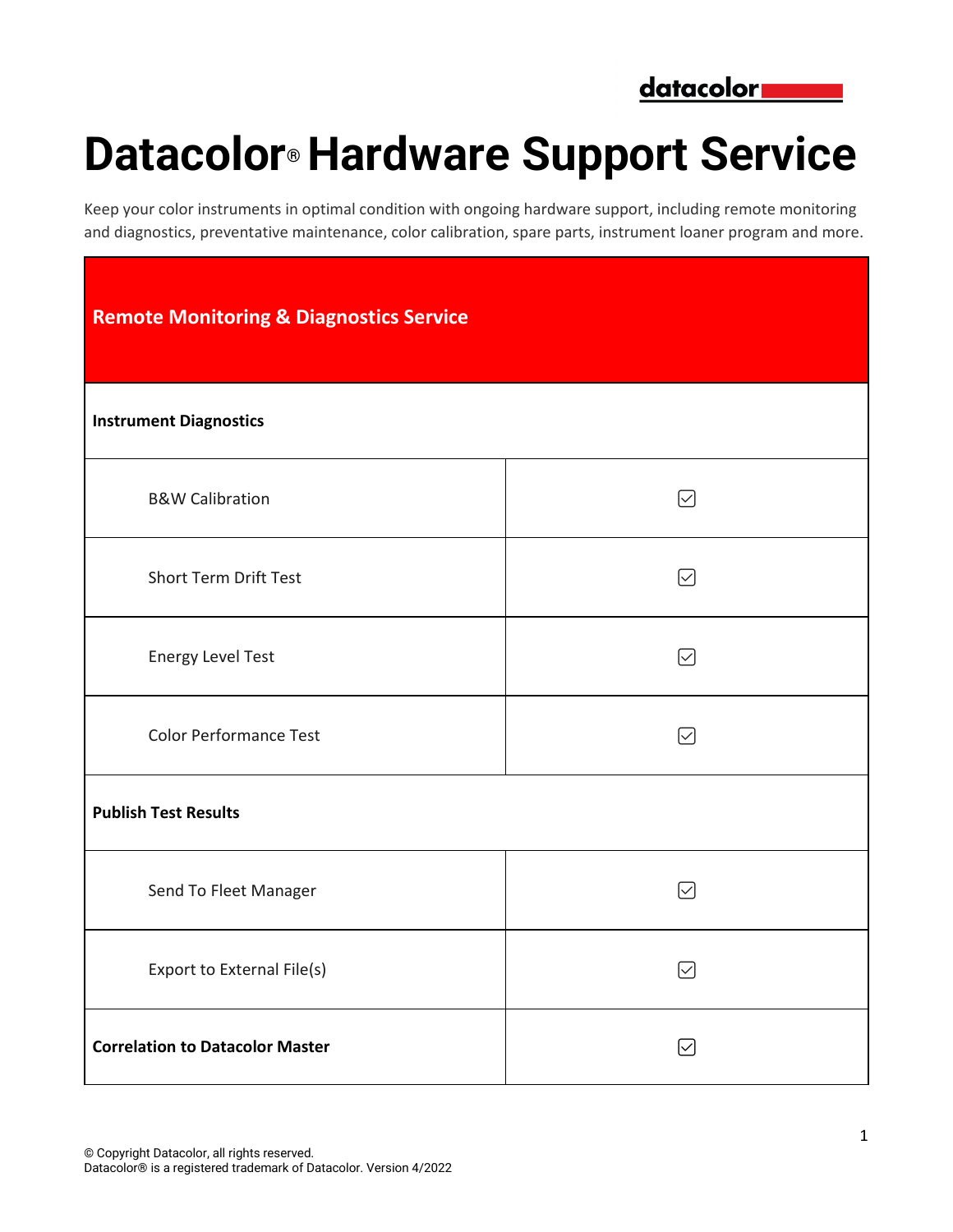

| Performance Monitoring Service provide by Datacolor |  |
|-----------------------------------------------------|--|
| Test Samples - Disposable (Ceramic) Tile Set        |  |

| <b>Maintenance &amp; Certification Services</b>                            | <b>Warranty</b> | Preventative<br><b>Maintenance</b> | <b>PM-Plus</b>    | <b>Color Check</b><br><b>Service</b> | <b>Calibration</b><br><b>Service</b> |
|----------------------------------------------------------------------------|-----------------|------------------------------------|-------------------|--------------------------------------|--------------------------------------|
| First Tier Technical Support                                               | ☑               | ☑                                  | ☑                 | ∽                                    | ☑                                    |
| Live Web Instrument Support Support                                        | ☑               | ☑                                  | ☑                 | ☑                                    | ☑                                    |
| Instrument Firmware Update                                                 | $\mathsf{X}$    | ☑                                  | ☑                 | ☑                                    | $\checkmark$                         |
| Annual Preventative Maintenance                                            | $\mathsf{X}$    | ☑                                  | ☑                 | ☑                                    | ☑                                    |
| Basic Spares Replacement* (Spec Port, UV<br>Filter wheel belt, Sample Pad) | $\mathsf{X}$    | $\mathsf{X}$                       | ☑                 | ☑                                    | ☑                                    |
| <b>Color Performance Test</b>                                              | $\mathsf{X}$    | $\mathsf{X}$                       | $\mathsf{X}$      | ☑                                    | ☑                                    |
| Color Performance Test Certificate                                         | $\mathsf{X}$    | $\mathsf{X}$                       | $\bm{\mathsf{X}}$ | ☑                                    | ☑                                    |
| Annual Replacement of the White<br><b>Calibration Tile</b>                 | $\mathsf{X}$    | $\mathsf{X}$                       | $\mathsf{X}$      | $\mathsf{X}$                         | $\left \smile\right $                |